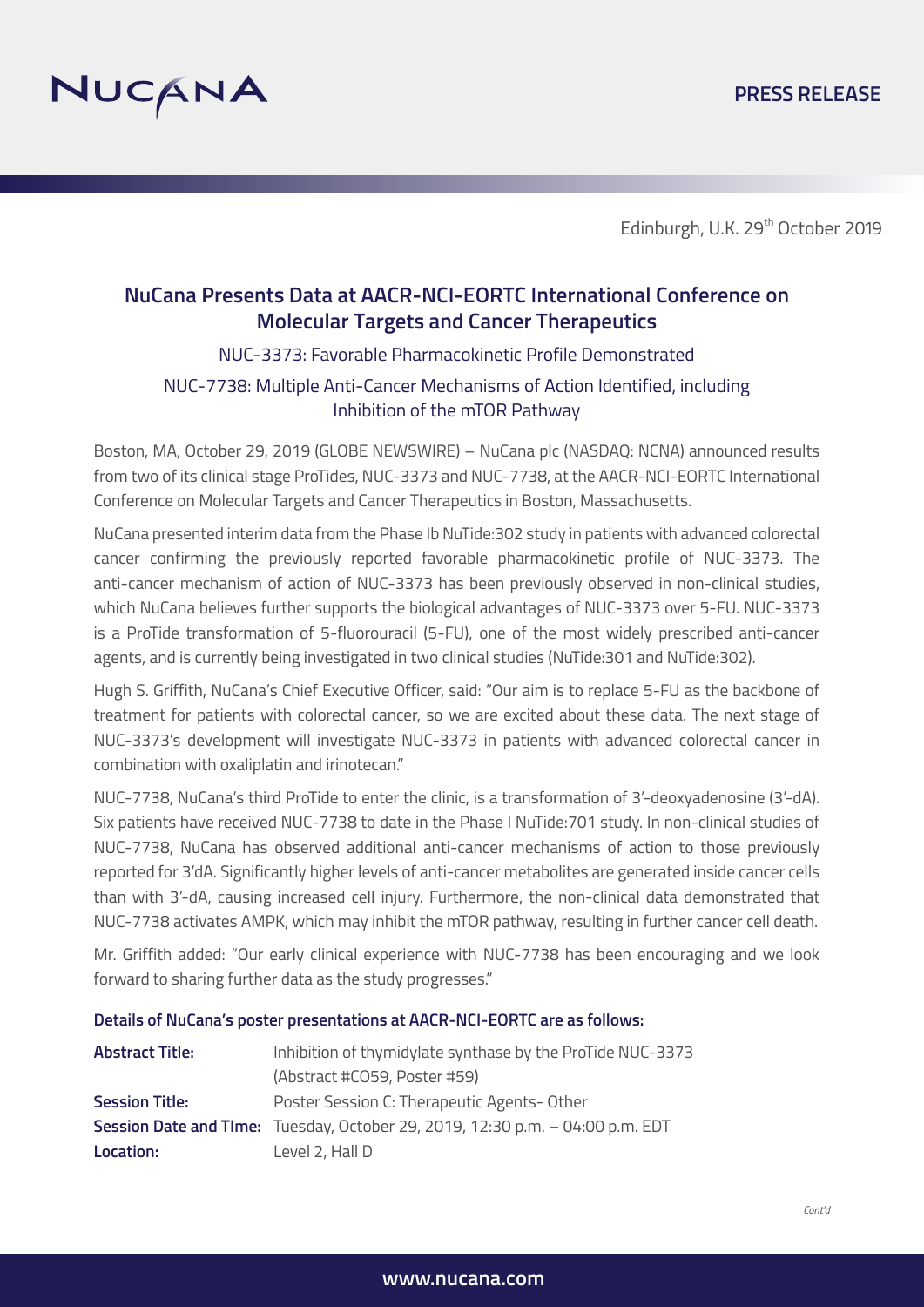

## **PRESS RELEASE**

Edinburgh, U.K. 29<sup>th</sup> October 2019

| <b>Abstract Title:</b> | NUC-7738, a novel ProTide transformation of 3'-deoxyadenosine, activates      |
|------------------------|-------------------------------------------------------------------------------|
|                        | AMPK and kills renal cancer cells (Abstract #C122, Poster #122)               |
| <b>Session Title:</b>  | Poster Session C: Tumor Suppressors                                           |
|                        | Session Date and Time: Tuesday, October 29, 2019, 12:30 p.m. - 04:00 p.m. EDT |
| Location:              | Level 2, Hall D                                                               |

**Additional details can be found on the AACR website**

#### **About NuCana plc**

NuCana is a clinical-stage biopharmaceutical company focused on significantly improving treatment outcomes for cancer patients by applying our ProTide technology to transform some of the most widely prescribed chemotherapy agents, nucleoside analogs, into more effective and safer medicines. While these conventional agents remain part of the standard of care for the treatment of many solid and hematological tumors, their efficacy is limited by cancer cell resistance mechanisms and they are often poorly tolerated. Utilizing our proprietary technology, we are developing new medicines, ProTides, designed to overcome key cancer resistance mechanisms and generate much higher concentrations of anti-cancer metabolites in cancer cells. Our most advanced ProTide candidates, Acelarin and NUC-3373, are new chemical entities derived from the nucleoside analogs gemcitabine and 5-fluorouracil, respectively, two widely used chemotherapy agents. Acelarin is currently being evaluated in three clinical studies, including a Phase Ib study for patients with biliary tract cancer, a Phase II study for patients with ovarian cancer and a Phase III study for patients with metastatic pancreatic cancer for which enrollment has been suspended. NUC-3373 is currently in a Phase I study for the potential treatment of a wide range of advanced solid tumors and a Phase Ib study for patients with advanced colorectal cancer. Our third ProTide, NUC-7738, is a transformation of a novel nucleoside analog (3'-deoxyadenosine or cordycepin) and is in a Phase I study for patients with advanced solid tumors.

#### **Forward-Looking Statements**

This press release may contain "forward-looking" statements within the meaning of the Private Securities Litigation Reform Act of 1995 that are based on the beliefs and assumptions and on information currently available to management of NuCana plc (the "Company"). All statements other than statements of historical fact contained in this press release are forward-looking statements, including statements concerning the NuTide:301, NuTide:302 and NuTide:701 clinical studies; the Company's planned and ongoing clinical studies for the Company's product candidates and the potential advantages of those product candidates, including Acelarin, NUC-3373 and NUC-7738; the initiation, enrolment, timing, progress, release of data from and results of those planned and ongoing clinical studies; the Company's goals with respect to the development and potential use, if approved, of each of its product candidates; and the utility of prior non-clinical and clinical data in determining